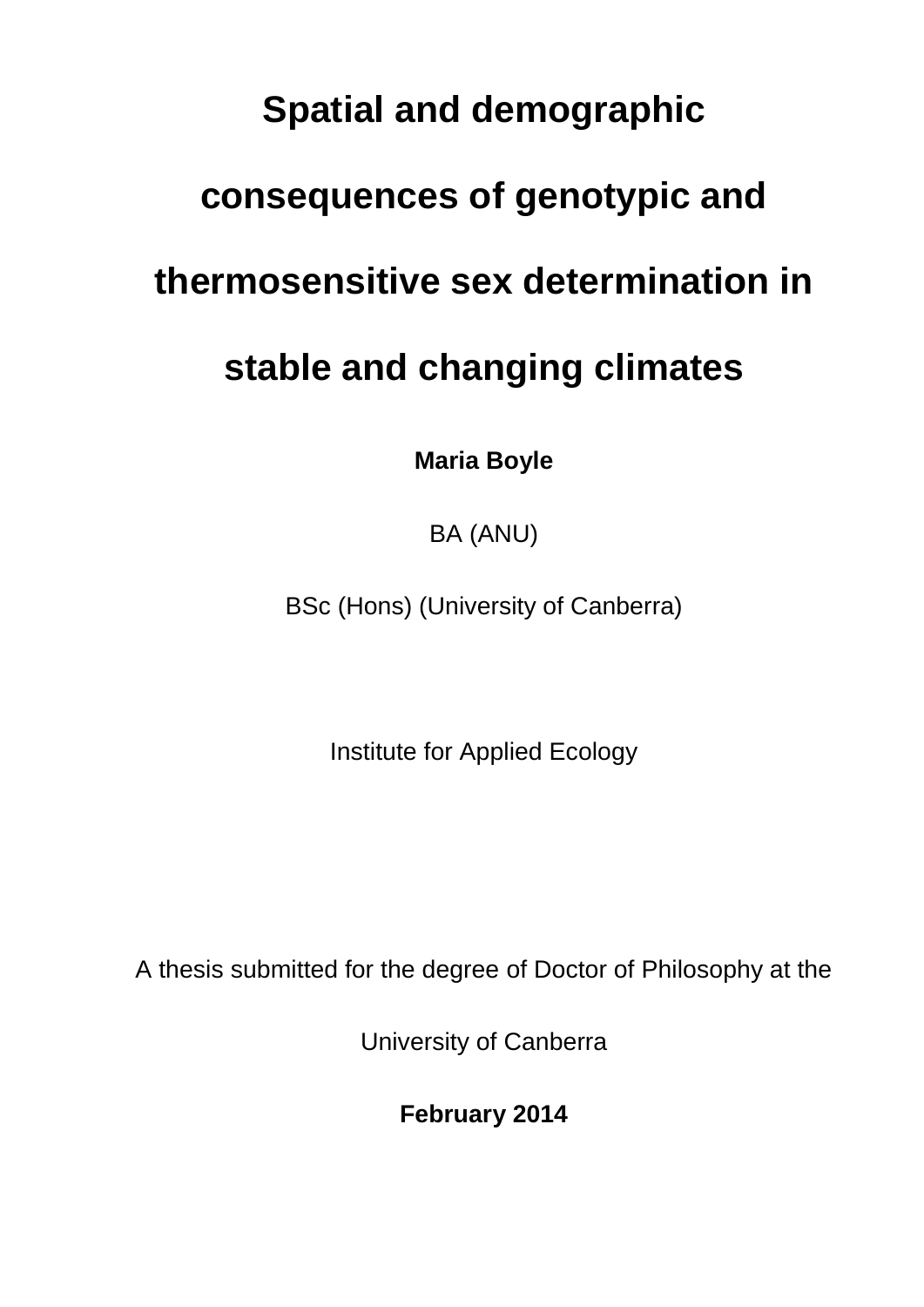#### <span id="page-1-0"></span>**Abstract**

For many species of reptile, crucial demographic parameters such as juvenile survival and individual sex (male or female) depend on ambient temperature. This suggests that population persistence and, hence, geographic range could be determined by local climate and be strongly impacted by climate change. Unfortunately we know little about these factors empirically or how they might interact in continuous populations with or without dispersal. Furthermore, although not temperature linked, the adult sex ratio may influence female fecundity through the effects of the strength of male limitation and, hence, population persistence. This thesis has been a first step in quantifying the relative importance of juvenile survival, juvenile sex ratio, male limitation and dispersal in determining reptile population persistence, range limits and range change in stable and warming climates using plausible and testable models.

Recent models of climate warming have predicted major consequences (local population extinctions) for populations with temperature-dependent sex determination (TSD) arising from biased juvenile sex ratios. In many TSD reptiles females are produced at warmer temperatures and increasingly feminised populations are occurring. Juvenile survival may also be affected by temperature, because eggs successfully incubate only at certain temperatures. In Chapter 2, the population dynamics of theoretical female-biased populations of reptiles with TSD were compared to populations with genotypic sex determination (GSD) using an analytical approach. The effects of climate (ambient air temperature) on juvenile survival, juvenile sex ratio and male limitation on population size and persistence were evaluated in populations of females. A population growth equation was used to estimate population sizes of females in ecological equilibrium, along three gradients of stable environmental temperatures (i.e.  $16 - 31^{\circ}\text{C}$ ,  $18 - 33^{\circ}\text{C}$  and  $20 - 35^{\circ}\text{C}$ ). Included in the equation were cohort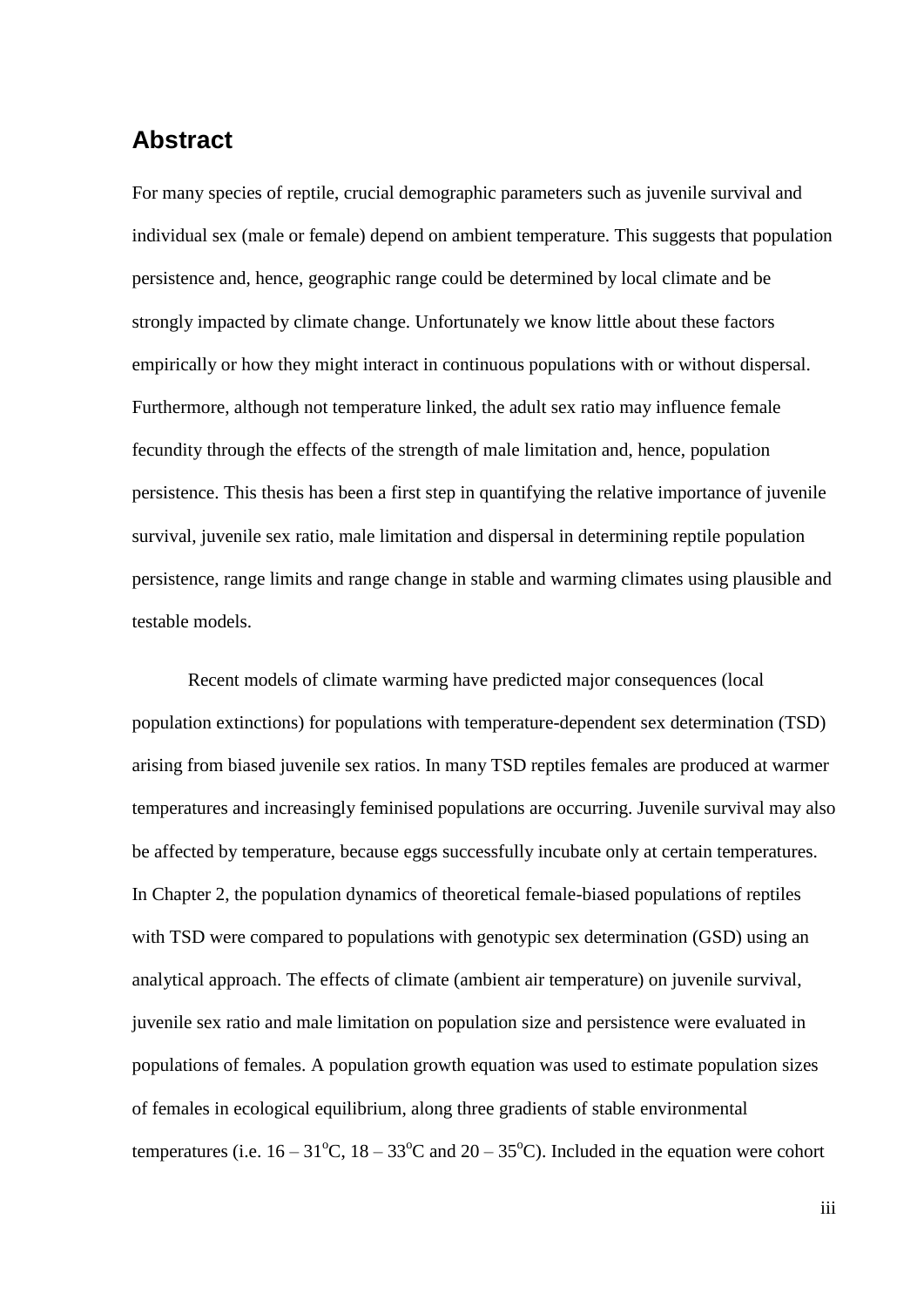sex ratios (CSR) response curves (to model skews in the sex ratio) and 'normal' (wider) and 'left-skew' (narrower) curves to model temperature-dependent embryonic survival. There were three levels of male limitation: none, moderate and strong.

Warmer climates producing female-biased sex ratios in populations of reptiles with TSD resulted in larger effective population sizes of females in the short-term. However, reduced fecundity in female-biased populations when fecundity was limited by the abundance of males resulted in smaller population sizes and reduced population persistence across a narrower range of temperatures. The effects of the moderate and stronger levels of male limitation were qualitatively similar, except that the stronger level resulted in greater reductions in population sizes. The shape of the temperature–dependent juvenile survival curve influenced the number of surviving TSD and populations of reptiles with GSD, and the wider curve resulted in greater population persistence. For populations of reptiles with TSD, despite short-term increases in population sizes in female-biased populations the decrease in males and reduction in juvenile survival as a result of climate warming are likely to offset any short-term gains.

Reptiles with limited climatic range, or not able to change their range are at risk of population declines from climate warming. Species located at range edges live closer to their physiological limits and experience greater stress than those located towards the centre of their ranges. Male-biased dispersal is thought to be the main dispersal tendency in reptiles. As climates warm, if populations become increasingly female-biased recruitment of male hatchlings through dispersal may facilitate population persistence at range edges. In Chapter 3, population persistence in reptiles in a stable climate (temperature gradient  $18 - 33^{\circ}$ C) was explored further with the introduction of dispersal. The role of dispersal in determining population persistence and range limits was explored extensively in continuous populations of males and females.

iv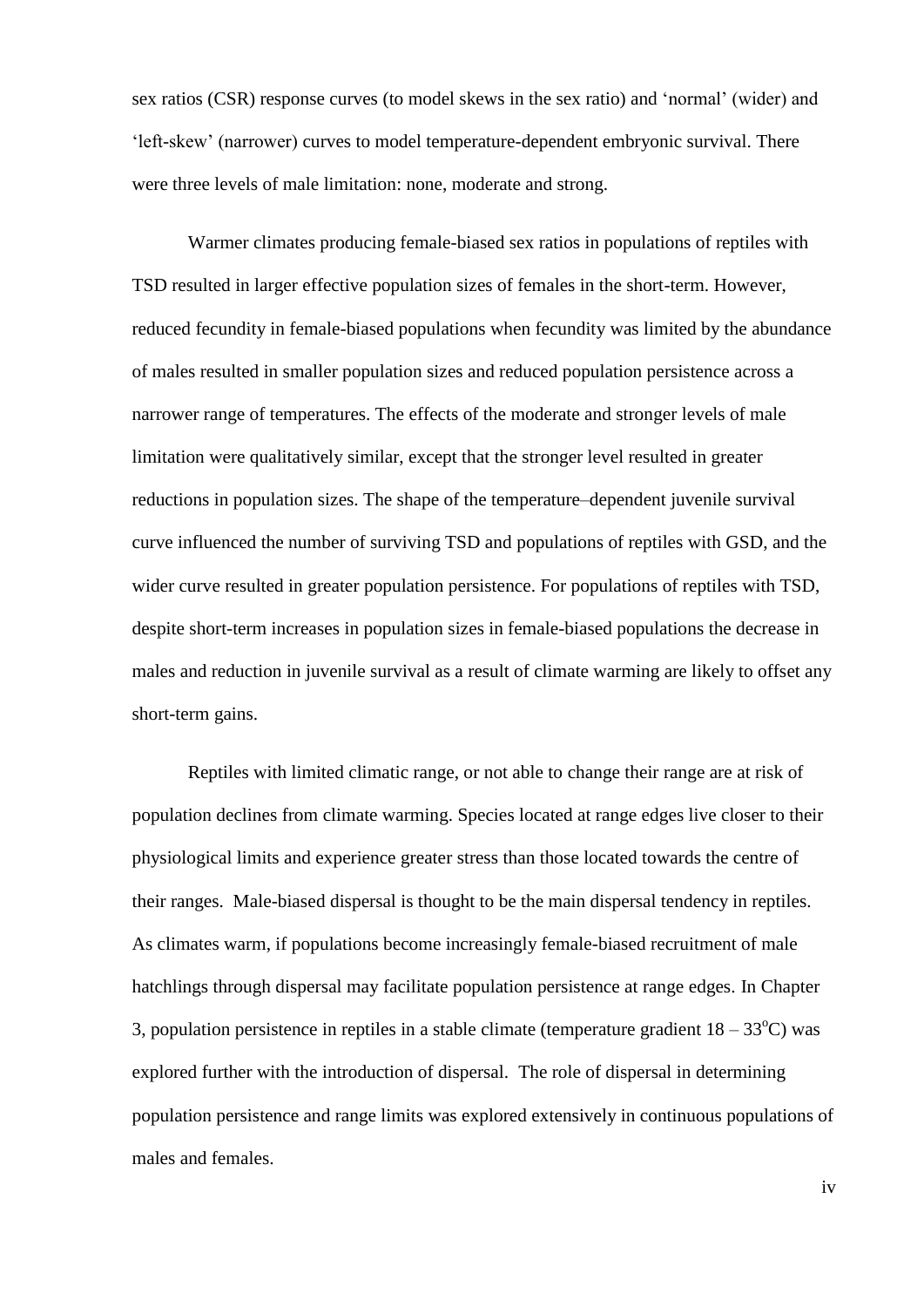A matrix of 10,000 populations were distributed along a temperature gradient (100 temperatures, the columns of the matrix), and replicated with 100 populations per temperature (the rows of the matrix). A simulation model was developed that incorporated both demographic (Chapter 2) and dispersal models. The dispersal model was a probability density function based on a fat-tailed dispersal kernel including three levels of dispersal (none, small and large). There were four dispersal tendencies (none, male, female and both sexes). Simulations proceeded in 1000 discrete time steps (years), and there were 10 replicates for each combination of TSD and, separately GSD with each dispersal level and tendency.

Dispersal tendency was found to be more influential in determining population persistence and range limits in TSD than in populations of reptiles with GSD. Populations of reptiles with GSD were more influenced by temperature-dependent embryonic survival. Hence, populations of reptiles with TSD were able to persist beyond the limits of populations of reptiles with GSD through dispersal. This is a key and novel finding. Under climate warming these effects were exacerbated.

TSD reptiles are considered to be very vulnerable to climate warming as they have biased juvenile sex ratios. Furthermore, imbalanced sex ratios in marginal habitats determine the limit of range expansion, in stable climates. As climates warm it has been predicted that imbalanced sex ratios at the leading (colder) edge of the range of a species will become more equal resulting in more rapid population growth. As a consequence, a new pool of dispersers will be produced and this will facilitate range expansion. In Chapter 4, the population model and simulation details were similar to Chapter 3. The main differences were: there were 15 replicates for each dispersal condition; dispersal levels of none, very small and small were used; and there were two simulations, one for a scenario of no climate warming and the other for a scenario of climate warming. A  $3^{\circ}$ C increase in ambient temperature across 100 years was chosen. Simulations were run for 1100 years in a stable climate (temperature gradient 18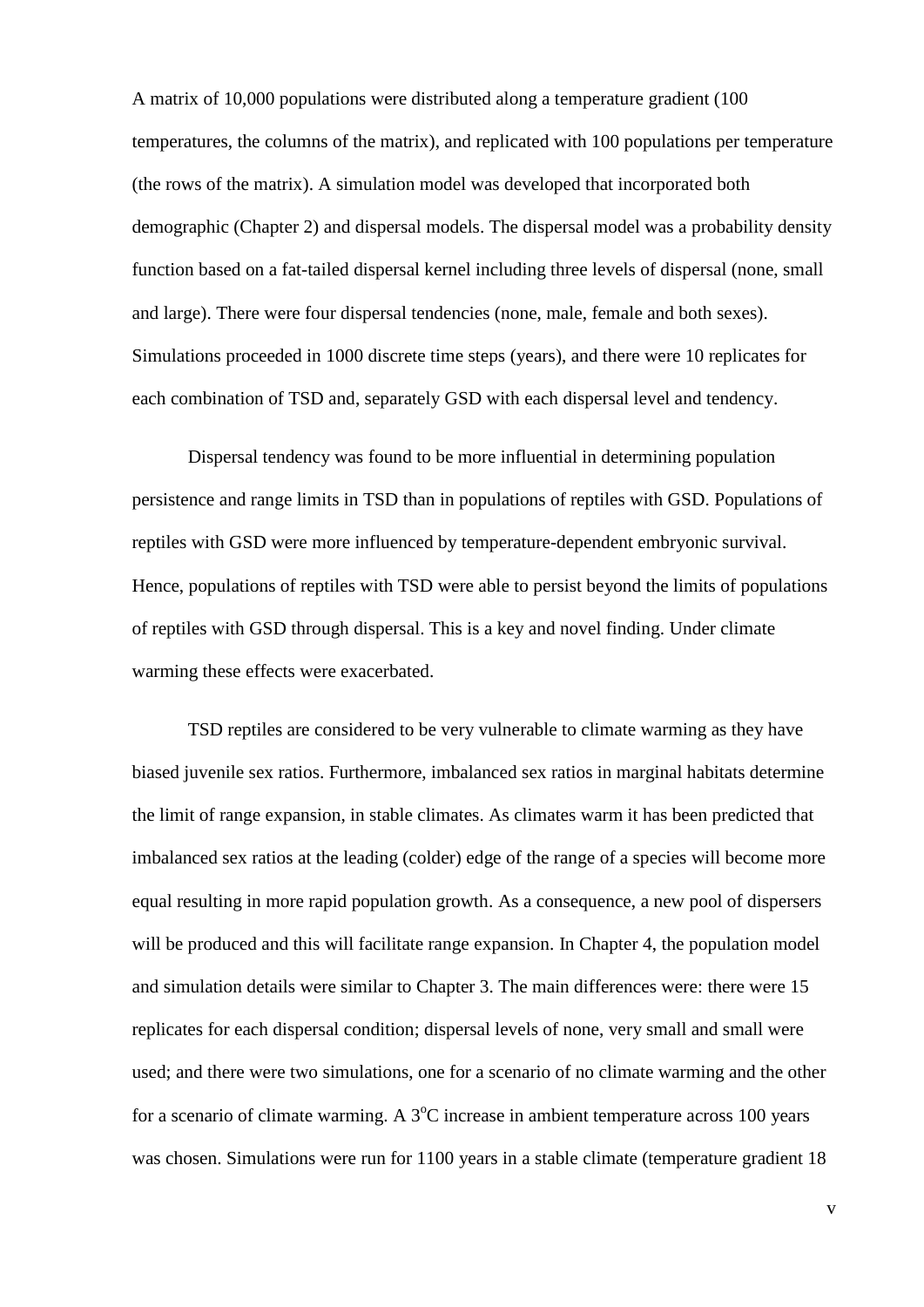$-33^{\circ}$ C) (no climate warming scenario), and separately for 1000 years, followed by 100 years where temperature increased in equal increments until a  $3^{\circ}$ C increase was reached (climate warming scenario).

Populations with female-biased primary sex ratios did not become extinct following climate warming by  $3^{\circ}$ C. As climates warmed the effects of the interaction of juvenile survival, juvenile sex ratios and male limitation were further exacerbated and a number of populations were lost at the warmer edge of the range. Nevertheless, the loss of populations was less than would have occurred on the basis of theoretical predictions about the effects of climate warming on populations of reptiles with TSD. Dispersal level was found to be most effective in increasing population persistence in populations of reptiles with TSD when dispersal occurred at a relatively 'large' level. Populations showed little capacity for range shift, or range expansion following climate warming. Populations of reptiles with TSD with increasingly female-biased (and not equal) adult and juvenile sex ratios reached the largest sizes, following climate warming, at the colder edges of the range.

Populations of reptiles with TSD with temperature-linked juvenile sex ratios and juvenile survival as well as limited dispersal capacity and limited behavioural or evolutionary compensatory mechanisms may be vulnerable to future declines in population persistence. However, the rate of local population extinctions from climate warming may not be as great as previously thought.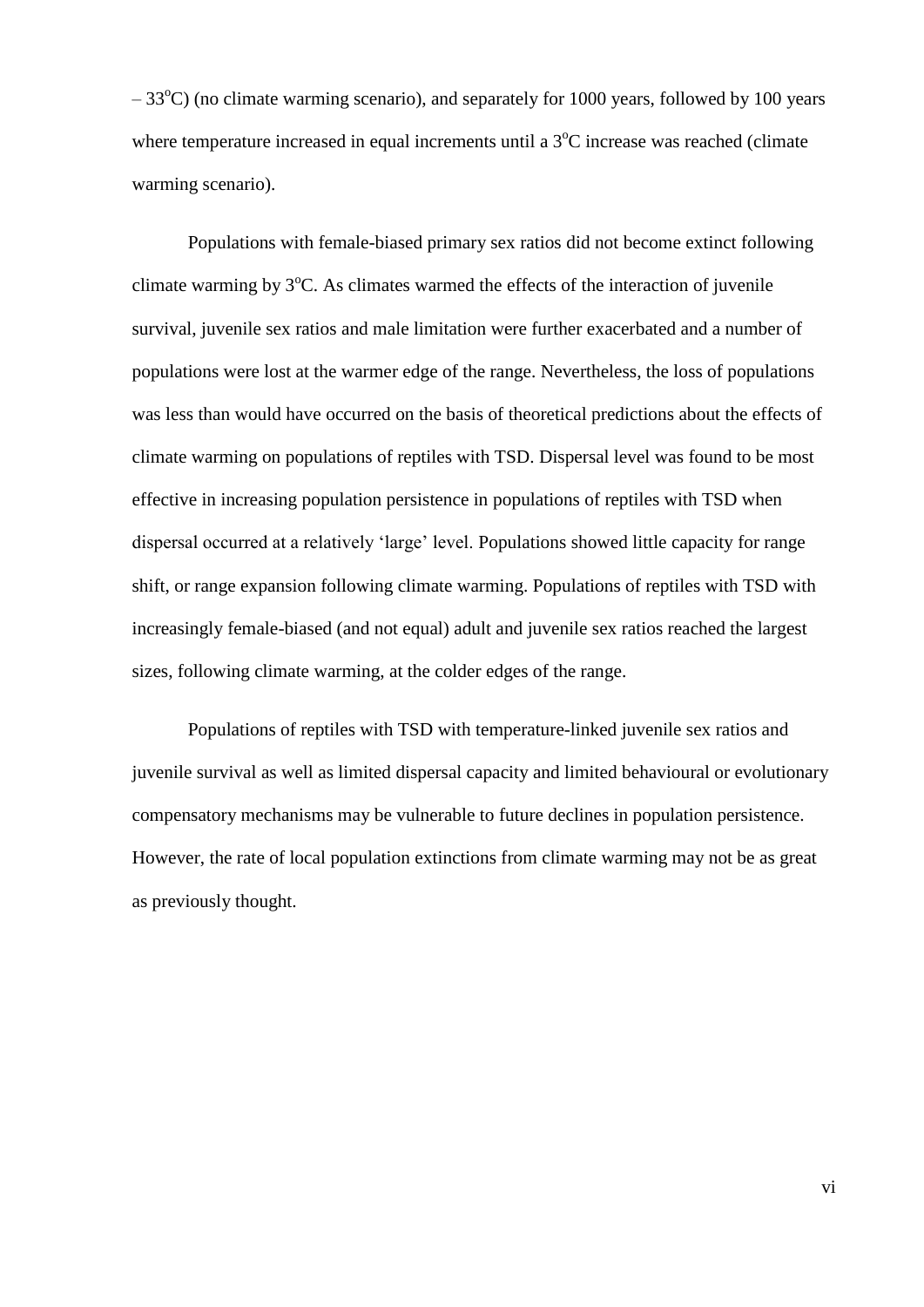#### <span id="page-5-0"></span>**Acknowledgements**

My sincere thanks to my supervisors Lisa Schwanz, Jim Hone and Arthur Georges for their outstanding support and assistance in this thesis. I feel really blessed to have worked with scientists of such high calibre. Lisa, I feel very fortunate that you joined my supervisory panel. Your incisive comments and insights throughout the project, and expertise in modelling were invaluable. Jim, you have been my constant mentor and friend for many years throughout my honours and postgraduate studies. Your vast knowledge, insights, expertise in population matters, and attention to detail have helped me enormously. Arthur, you offered some really good insights into the project at times when it really counted. You are an exceptional reviewer and scientist. Lisa, Jim and Arthur, completion of this thesis would not have been possible without you.

My sincere thanks also to Bernd Gruber for technical advice and support in matters related to the R programming language. Many thanks to Jasmyn Lynch, Berlinda Bowler, David Wong and Sam Venables for assistance with thesis formatting. I would also like to thank some really exceptional people for thesis editing. My thanks to Berlinda Bowler, Fiona Clapin, Alie Cowood, Jasmyn Lynch, Felicity Hatton and Lisa Douchette. Many thanks to Aaron Adamack for some really insightful comments on my conference talks.

There is a long list of staff in the Institute for Applied Ecology that really helped to ensure that this project ran smoothly through the provision of invaluable academic, technical and administrative support. Therefore my special thanks to Barbara Harris (for administrative and crisis support), David Choquenot, Dianne Gleeson, Jasmyn Lynch, Stephen Sarre, Jayne Lawrence, Helen Thomas, Karen Mow, Kerrie Aust, Vicki Smyth, Janet Palmer-Allen and Joanne Sutherland. I would also like to thank the Institute for Applied Ecology and Jim Hone for funding several domestic and international conferences.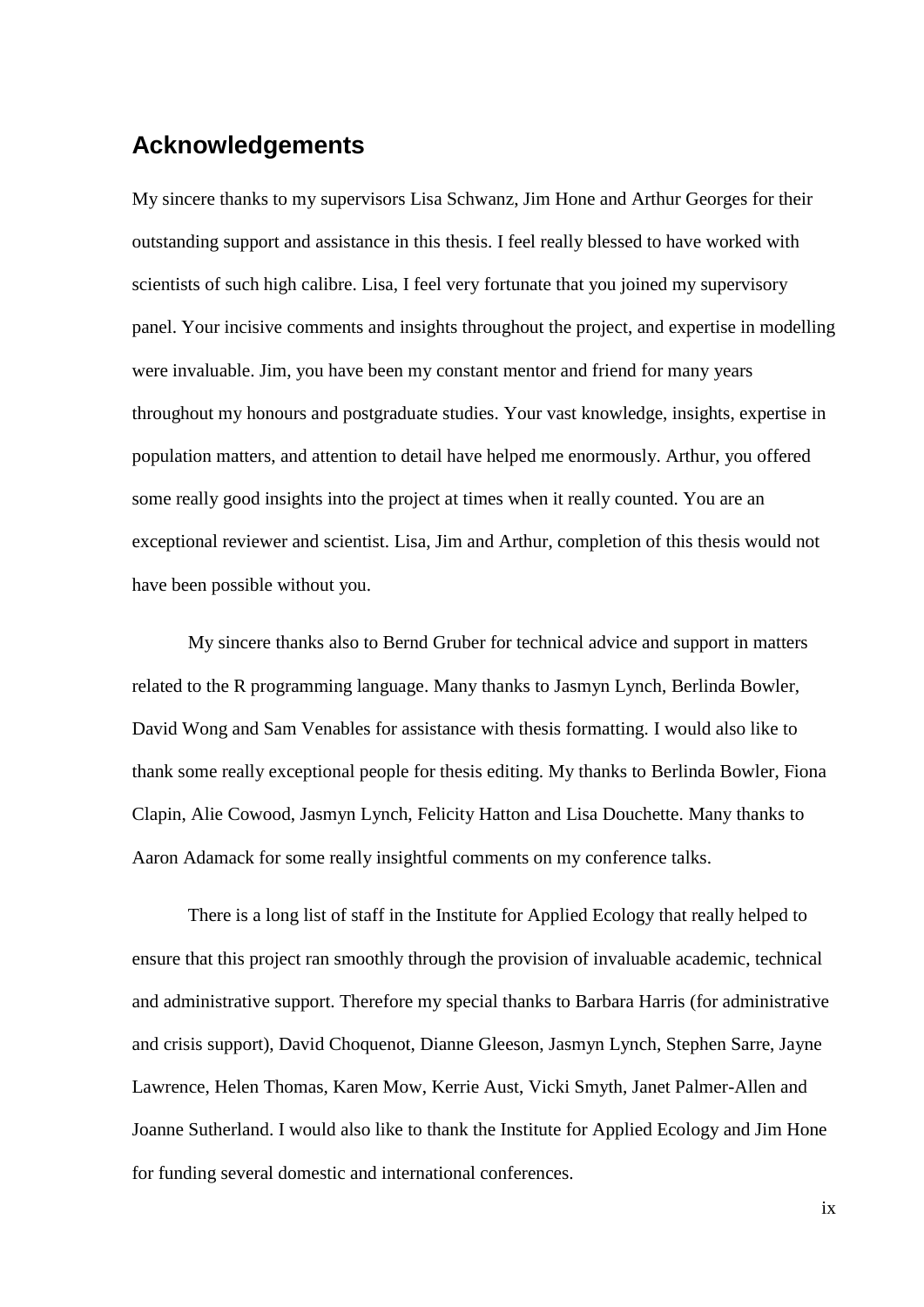My thanks to Berlinda Bowler, Fiona Clapin, Larissa Schneider, Veronika Vysna, Felcity Hatton, Bruno Ferronato, Kate Hodges, Lisa Doucette, Angelica Lopez, Carla Eisemberg, Anett Richter, Bernd Gruber,Wendy Dimond, Anna MacDonald, Matthew Young, Clare Holleley and Margi Bohm for their friendship and support over many years. As well as anyone else that I may have inadvertently missed.

To the Press family: Raeline, Tanya, Korina and recent additions Amelia and Riley. Raeline you have been a great support and friend for many years. The support of a truly great friend should never be taken for granted.

I dedicate this thesis to my parents Marjorie and Keith (dec) Boyle and my sister Alanna Boyle. I thank my late father Keith for scholastic encouragement.

To everyone that I have mentioned above my sincere thanks again, and to quote President John F. Kennedy.

**"***But in a very real sense, it will not be one man going to the Moon. If we make this judgment affirmatively, it will be an entire nation. For all of us must work to put him there***".**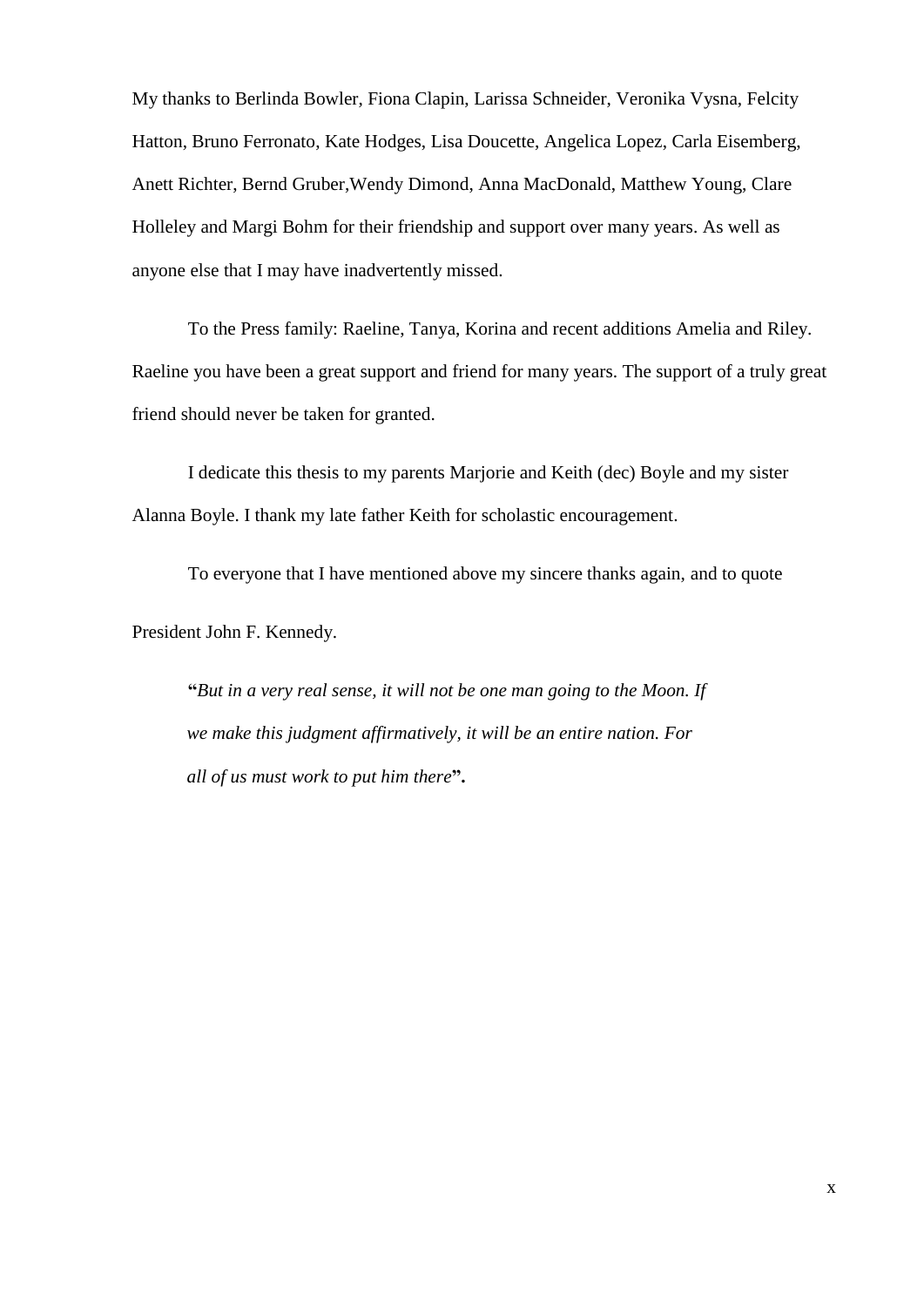## <span id="page-7-0"></span>**Table of Contents**

|        | Chapter 1: Under what conditions do climate-driven sex ratios enhance versus diminish |
|--------|---------------------------------------------------------------------------------------|
|        |                                                                                       |
| 1.1.   |                                                                                       |
| 1.1.1. |                                                                                       |
| 1.1.2. |                                                                                       |
|        |                                                                                       |
| 2.1.   |                                                                                       |
| 2.1.1. |                                                                                       |
| 2.1.2. |                                                                                       |
| 2.1.3. |                                                                                       |
| 2.1.4. |                                                                                       |
| 2.1.6. |                                                                                       |
| 2.2.   |                                                                                       |
| 2.2.1. |                                                                                       |
| 2.2.2. |                                                                                       |
| 2.2.3. |                                                                                       |
| 2.2.4. | X <sub>i</sub>                                                                        |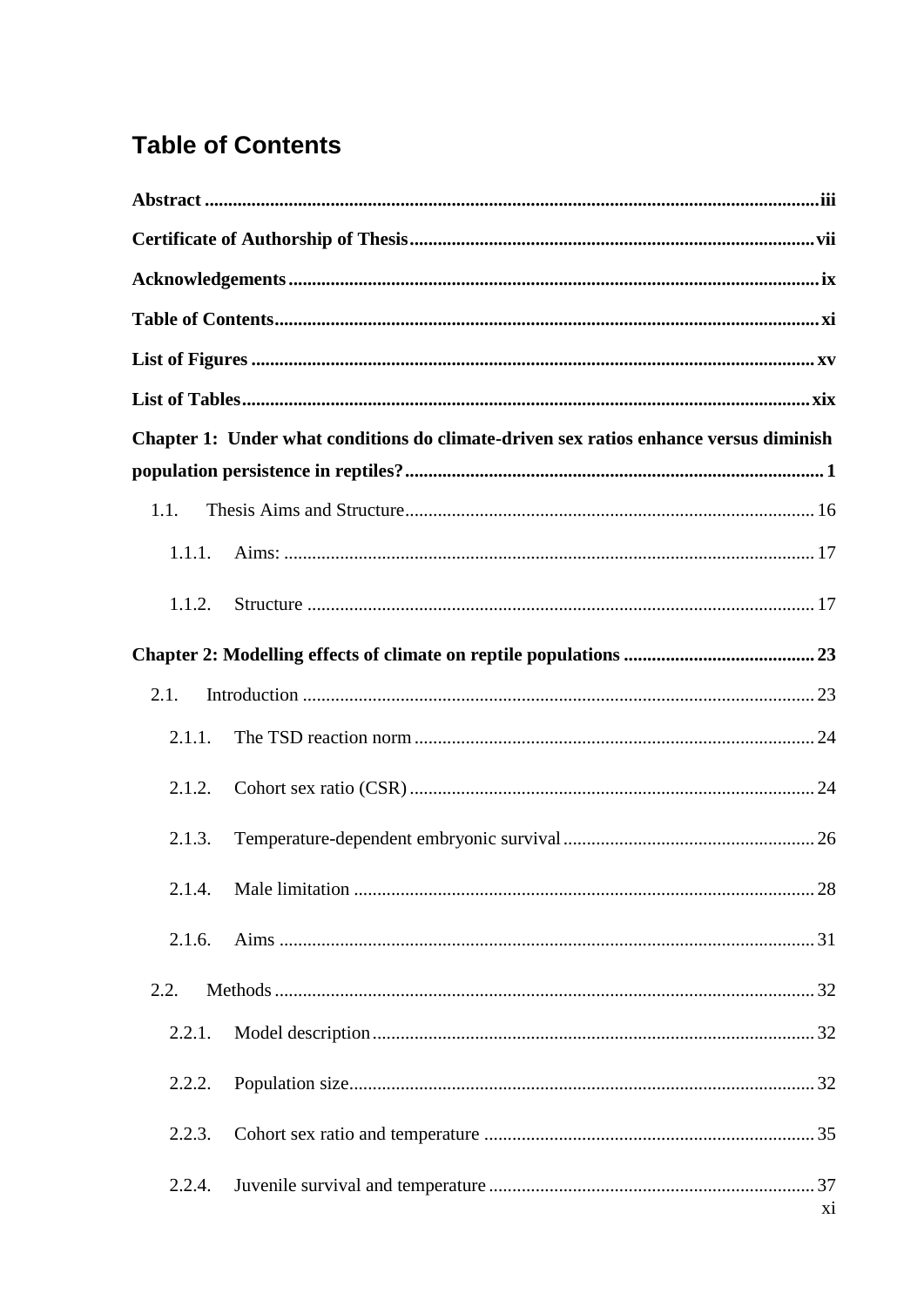| 2.2.4. |                                                                                       |
|--------|---------------------------------------------------------------------------------------|
| 2.2.5. |                                                                                       |
| 2.2.6. | Combined effects of juvenile survival, cohort sex ratio, temperature, and of          |
|        |                                                                                       |
| 2.3.   |                                                                                       |
| 2.3.1. |                                                                                       |
| 2.3.   |                                                                                       |
| 2.3.1. |                                                                                       |
| 2.3.   |                                                                                       |
| 2.3.1. |                                                                                       |
| 2.3.2. |                                                                                       |
| 2.3.3. |                                                                                       |
| 2.3.4. |                                                                                       |
| 2.3.5. |                                                                                       |
|        | 2.3.6. Combined effects of juvenile survival, cohort sex ratio, temperature, and male |
|        |                                                                                       |
|        |                                                                                       |
|        |                                                                                       |
|        | 2.3.6.2.1. Populations of reptiles with TSD with no male limitation on female         |
|        |                                                                                       |
|        | 2.3.6.2.2. Populations of reptiles with TSD with a moderate level of male limitation  |
|        |                                                                                       |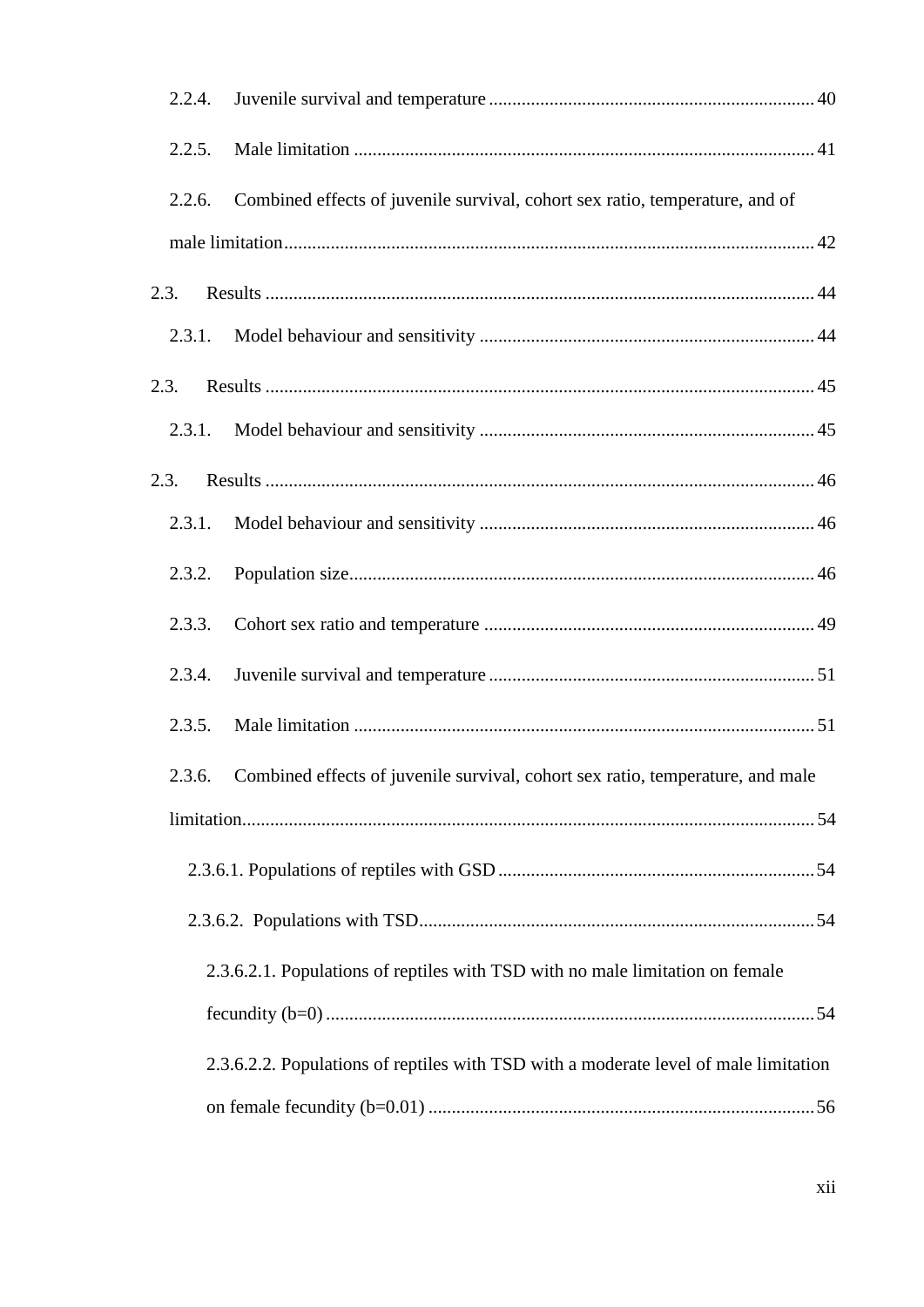| 2.3.6.2.3. Populations of reptiles with TSD with a strong level of male limitation |  |
|------------------------------------------------------------------------------------|--|
|                                                                                    |  |
| 2.4.                                                                               |  |
| 2.4.1.                                                                             |  |
|                                                                                    |  |
| 3.1.                                                                               |  |
| Range limits in temperature-dependent sex determination (TSD) species71<br>3.1.1.  |  |
| 3.1.2.                                                                             |  |
| 3.1.3.                                                                             |  |
| 3.1.4.                                                                             |  |
| 3.2.                                                                               |  |
| 3.2.1.                                                                             |  |
|                                                                                    |  |
|                                                                                    |  |
|                                                                                    |  |
| 3.3.                                                                               |  |
| 3.3.1.                                                                             |  |
| 3.3.2.                                                                             |  |
| 3.3.3.                                                                             |  |
| 3.4.                                                                               |  |
| 3.4.1.                                                                             |  |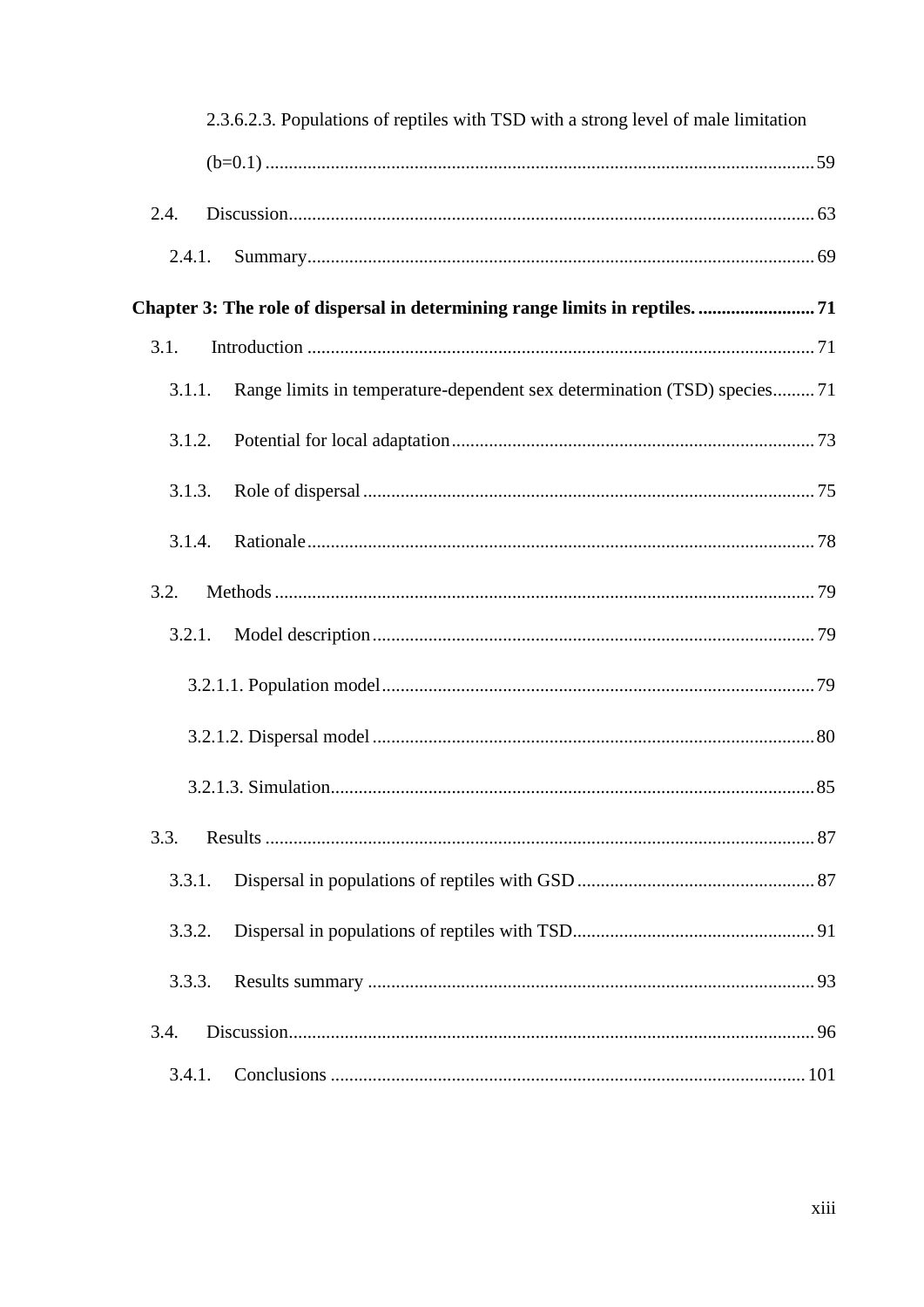|        | Chapter 4: The effects of climate warming on population persistence and abundance in  |
|--------|---------------------------------------------------------------------------------------|
|        |                                                                                       |
| 4.1.   |                                                                                       |
| 4.1.1. |                                                                                       |
| 4.2.   |                                                                                       |
| 4.2.1. |                                                                                       |
| 4.2.2. |                                                                                       |
| 4.2.3. | Spatial analysis and correlation of sex ratios in populations of reptiles with TSD113 |
| 4.2.4. |                                                                                       |
| 4.3.   |                                                                                       |
| 4.3.1. |                                                                                       |
| 4.3.2. |                                                                                       |
| 4.4.   |                                                                                       |
| 4.4.1. |                                                                                       |
|        |                                                                                       |
| 5.1.   |                                                                                       |
| 5.2.   |                                                                                       |
|        |                                                                                       |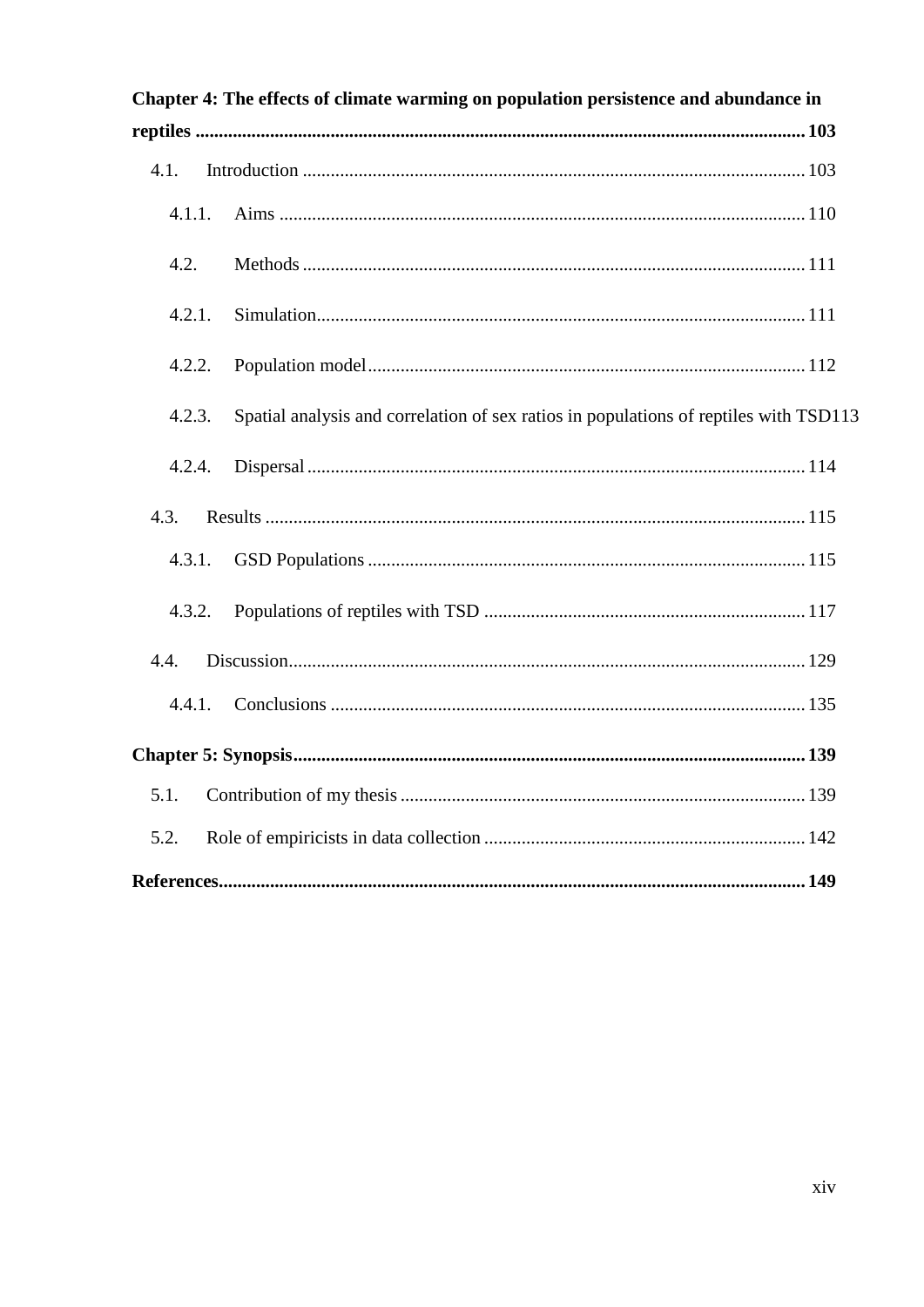### <span id="page-11-0"></span>**List of Figures**

| Figure 1.1: Temperature-dependent sex determination (TSD) reaction norms for sex                       |
|--------------------------------------------------------------------------------------------------------|
|                                                                                                        |
|                                                                                                        |
|                                                                                                        |
| Figure 2.2: Cohort sex ratio (CSR) response curves and baseline juvenile survival curves. 38           |
| Figure 2.3: The female fertilisation probability as a function of adult sex ratio (ASR)43              |
| <b>Figure 2.4</b> : Incorporation of the effects of juvenile survival $(a)$ , cohort sex ratio $(p)$ , |
|                                                                                                        |
| Figure 2.5: Simple logistic population growth for a single population generated using                  |
|                                                                                                        |
| Figure 2.6: Population sizes of females for cohort sex ratio (CSR) response curves50                   |
|                                                                                                        |
| Figure 2.8: Populations of females for genotypic sex determination (GSD) and temperature-              |
| dependent sex determination (TSD) and no temperature-dependent embryonic survival (TS)                 |
|                                                                                                        |
| Figure 2.9: Populations of females for various combinations of temperature-dependent sex               |
| determination (TSD) and genotypic sex determination (GSD) with and without temperature-                |
| dependent juvenile survival (TS). Males do not limit female fecundity $(b=0)$ . 57                     |
| Figure 2.10: Populations of females for various combinations of temperature-dependent sex              |
| determination (TSD) and genotypic sex determination (GSD) with and without temperature-                |
| dependent embryonic survival (TS). Moderate level of male limitation on female fecundity               |
|                                                                                                        |
| Figure 2.11: Populations of females for various combinations of temperature-dependent sex              |

determination (TSD) and genotypic sex determination (GSD) with and without temperature-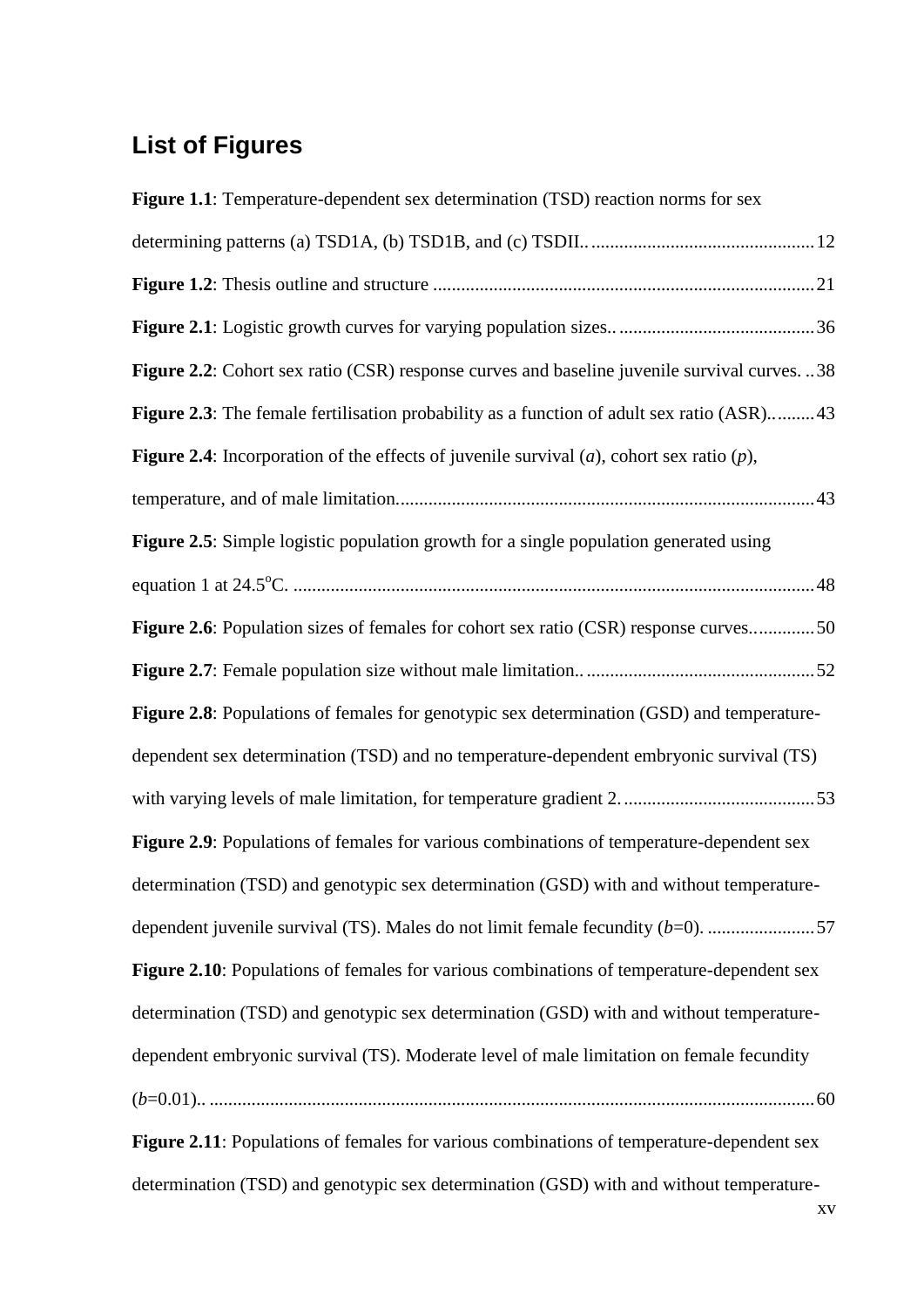| dependent embryonic survival (TS). Strong level of male limitation on female fecundity            |
|---------------------------------------------------------------------------------------------------|
|                                                                                                   |
|                                                                                                   |
| Figure 3.2: The female fertilisation probability as a function of adult sex ratio $(ASR = M:F)83$ |
| Figure 3.3: Normal temperature-dependent baseline juvenile survival parameter, a distributed      |
|                                                                                                   |
| Figure 3.4: Actual probability of an individual moving a certain number of cells across a         |
| population matrix, according to two fat-tailed dispersal kernels (equation 8)86                   |
| Figure 3.5: Population persistence by temperature interval for genotypic sex determination        |
|                                                                                                   |
| Figure 3.6: Population persistence by temperature interval for temperature-dependent sex          |
|                                                                                                   |
| Figure 4.1: Actual probability of an individual moving a certain number of cells (dispersal       |
| distance) across a population matrix for two fat-tailed dispersal kernels (equation 8).  116      |
| Figure 4.2: Population persistence by temperature interval for genotypic sex determination        |
|                                                                                                   |
| Figure 4.3: Average population sizes and standard errors, for populations of reptiles with        |
| GSD with very small dispersal, for each individual column of the population matrix119             |
| Figure 4.4: Population persistence by temperature interval for temperature-dependent sex          |
| determination (TSD) populations without and with climate warming 124                              |
| Figure 4.5: Average population sizes and standard errors, for temperature-dependent sex           |
| determination (TSD) populations with very small dispersal, for each individual column of the      |
|                                                                                                   |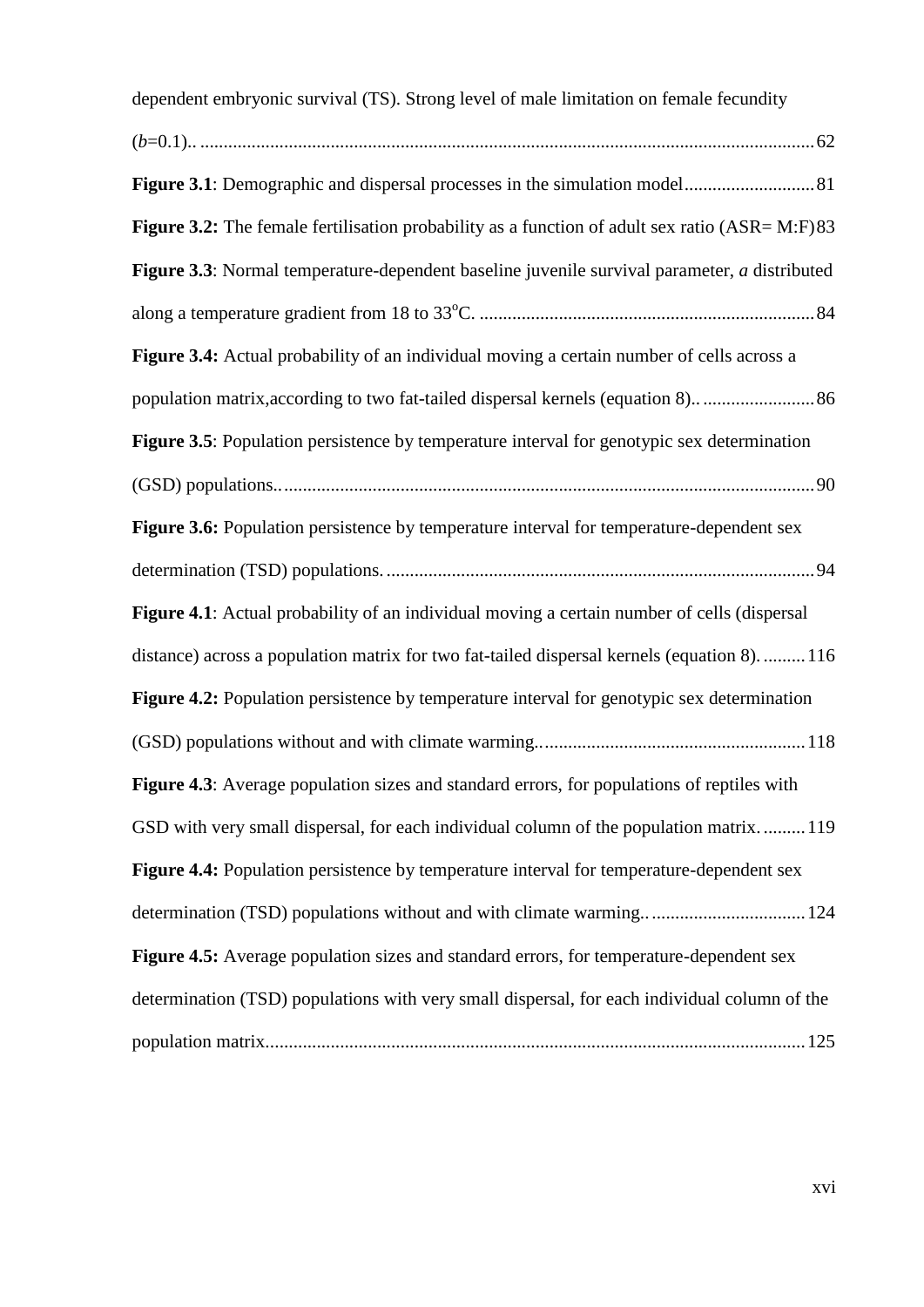| <b>Figure 4.6:</b> Contour maps of adult sex ratios (proportion male, from 0 to 1, right column) for    |
|---------------------------------------------------------------------------------------------------------|
| populations of reptiles with TSD, with the very small level of two-sex dispersal (a) without            |
|                                                                                                         |
| <b>Figure 4.7:</b> Contour maps of juvenile sex ratios (proportion males, from 0 to 1, right column)    |
| for populations of reptiles with TSD, with the very small level of two-sex dispersal (a)                |
|                                                                                                         |
| <b>Figure 4.8:</b> The effect of different adult sex ratios on average population sizes in temperature- |
| dependent sex determination (TSD) populations with the very small level of two-sex                      |
|                                                                                                         |